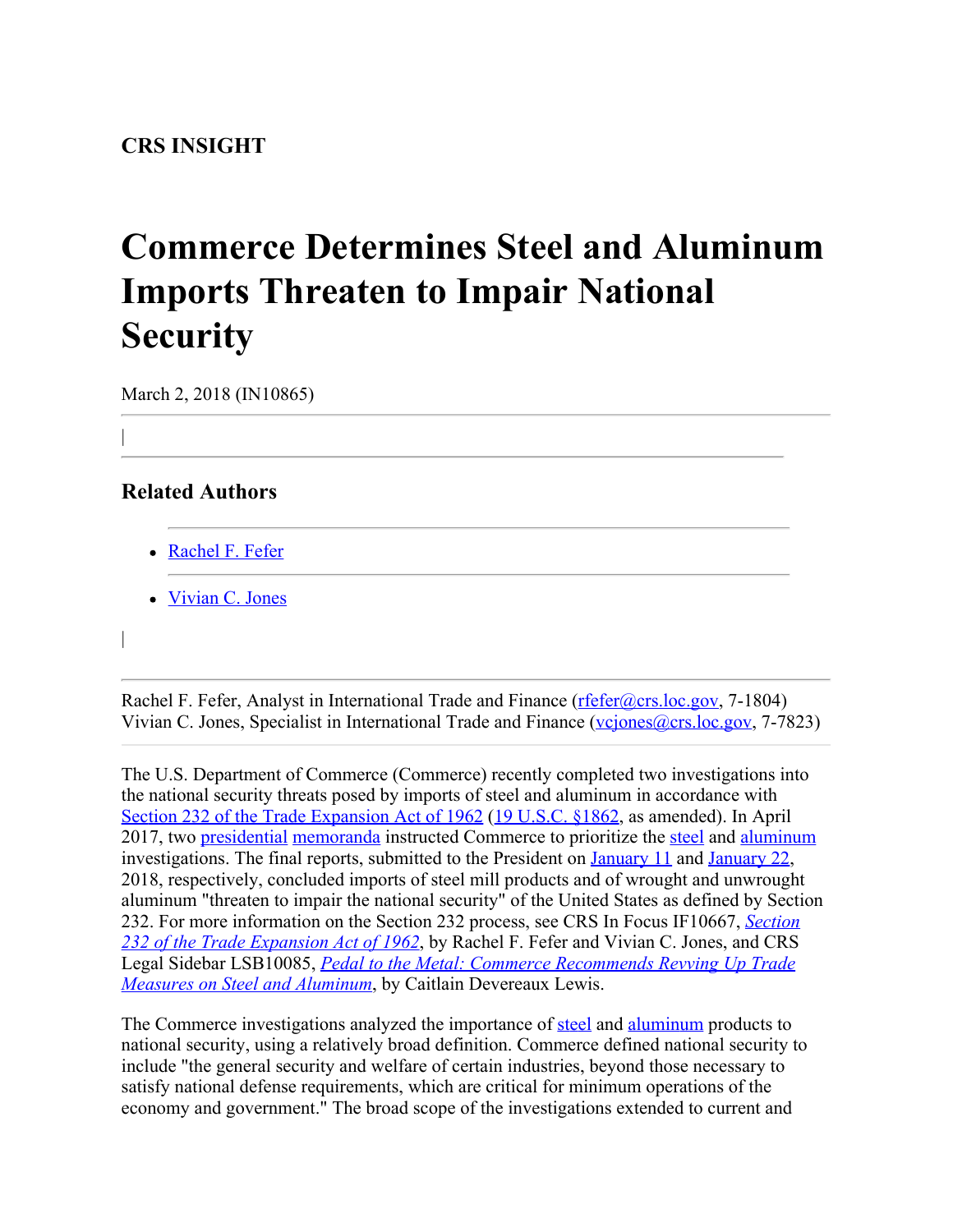future requirements for national defense and 16 specific critical infrastructure sectors, such as electric transmission, transportation systems, food and agriculture, and critical manufacturing, including domestic production of machinery and electrical equipment. The reports also examined domestic production capacity and utilization, industry requirements, current quantities and circumstances of imports, international markets, and global overcapacity. [Past](https://www.bis.doc.gov/index.php/other-areas/office-of-technology-evaluation-ote/section-232-investigations) [Section 232 investigations](https://www.bis.doc.gov/index.php/other-areas/office-of-technology-evaluation-ote/section-232-investigations) generally only considered national defense needs, although a 2001 Section 232 report on iron ore and semi-finished steel also looked at broader domestic industry trends.

## Commerce Department Recommendations

In the recent steel investigation, the Secretary of Commerce concluded that "the present quantities and circumstance of steel imports are 'weakening our internal economy' and threaten to impair the national security as defined in Section 232." He further asserted that "the only effective means of removing the threat of impairment is to reduce imports to a level that should ... enable U.S. steel mills to operate at 80 percent or more of their rated production capacity" (the minimum rate the report found necessary for the long-term viability of the U.S steel industry). This would be well above the 2016 capacity utilization rate of 70.5% reported by the **American Iron and Steel Institute**, an industry trade group. The Secretary further recommended the President "take immediate action to adjust the level of these imports through quotas or tariffs" and identified three potential courses of action, including tariffs or quotas on all or some steel imports. Specifically, Commerce proposed

- a global tariff of at least 24% on all steel imports; or
- a tariff of at least 53% on all steel imports from 12 named countries (Brazil, China, Costa Rica, Egypt, India, Malaysia, the Republic of Korea, Russia, South Africa, Thailand, Turkey, and Vietnam); or
- a quota on all steel products from all countries, equal to 63% of U.S. imports from each country in 2017.

For the U.S. aluminum industry to resume operations at 80% capacity, the Secretary recommended

- a tariff of at least 7.7% on all U.S. aluminum imports from all countries; or
- a tariff of 23.6% on all aluminum imports from 5 economies (China, Hong Kong, Russia, Venezuela, and Vietnam). All other countries would be subject to a quota equal to 100% of U.S. imports from that country in 2017; or
- a quota on all aluminum products equal to 86.7% of U.S. imports from each country in 2017.

The reports also recommended that a process be established whereby countries could be exempted, and U.S. interested parties could seek exclusions for individual products through an appeals process. Imports from Canada, for example, could potentially be excluded from any imposed trade measure. Given the high level of integration between the Canadian and U.S. steel and aluminum industries, some have already suggested an exemption for [Canada](https://www.bis.doc.gov/index.php/232-steel-public-comments/1729-algoma-public-comment) from some or all actions, while [others oppose the idea](https://www.bis.doc.gov/index.php/forms-documents?task=doc_download&gid=1716). [Others](http://www.aluminum.org/news/aluminum-association-commerce-department-no-232-product-carve-outs) have backed specific product exemptions, such as aluminum rolled can sheet metal used by U.S. beverage producers.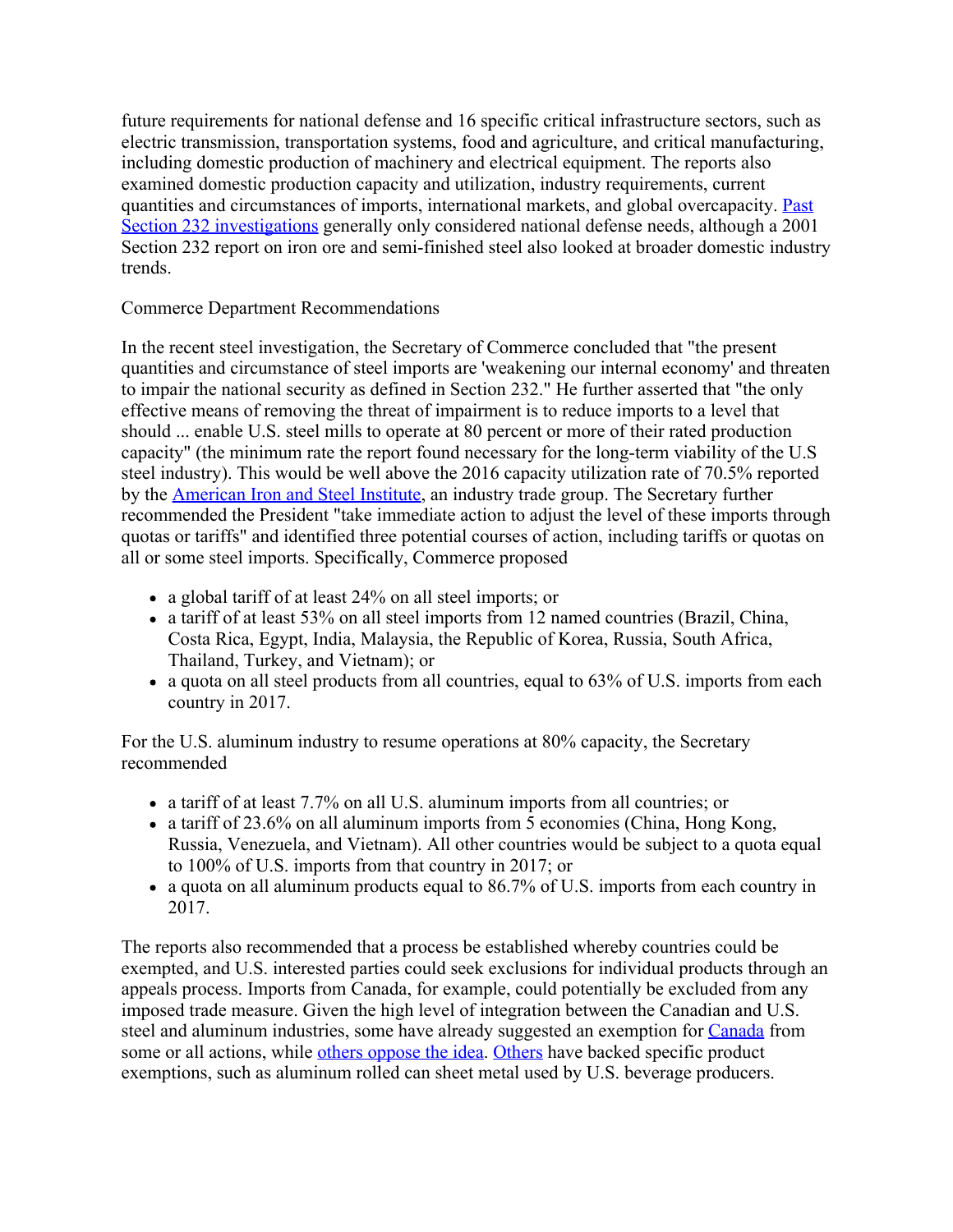On March 1, [President Trump announced](https://www.whitehouse.gov/briefings-statements/remarks-president-trump-listening-session-representatives-steel-aluminum-industry/) that he will impose tariffs of 25% on steel and 10% on aluminum. Details as to which products would be affected, any exemptions for specific products or exporting products, and timelines are expected to be announced the second week of March. Tariffs and quotas implemented as a result of the Section 232 investigations would be in addition to any [tariffs](https://hts.usitc.gov/current) already in place.

## Potential Impacts and Next Steps

[Stakeholders](https://fas.org/sgp/crs/misc/IN10742.pdf) on all sides of the issues have been vocal in their views since the investigations commenced 10 months ago. Domestic manufacturers of both steel and aluminum support relief through measures intended to limit imports. [U.S. steel manufacturers](http://www.steel.org/Steel_org/document-types/news/2018/232-submission-to-potus.aspx?siteLocation=c9ab56b9-909a-4e69-9b5c-12237116e869) and the [United](https://www.usw.org/news/media-center/releases/2018/usw-lauds-commerce-report-looks-for-president-to-take-bold-action-in-response-to-232-reports) [Steelworkers \(USW\)](https://www.usw.org/news/media-center/releases/2018/usw-lauds-commerce-report-looks-for-president-to-take-bold-action-in-response-to-232-reports) support broad new restrictions on steel imports with only limited exceptions. On the other side are users of steel and aluminum as inputs who are concerned any such remedies would increase their production costs and raise prices for consumers, and downstream manufacturing costs, potentially leading to job loss. U.S industries that use steel in manufacturing downstream products, including **automakers** and parts manufacturers, generally oppose such measures.

The [Secretary of Defense](https://www.commerce.gov/file/department-defense-memo-response-steel-and-aluminum-policy-recommendations) concurred with Commerce's overall findings, but expressed concern about the potential effect of the proposed actions on key U.S. allies, endorsing strategic action through targeted and phased implementation of any restrictions. The [Secretary's memorandum](https://www.commerce.gov/sites/commerce.gov/files/department_of_defense_memo_response_to_steel_and_aluminum_policy_recommendations.pdf) estimated that the Department of Defense's needs for steel only represent about 3% of U.S. production. [Steel industry officials](https://www.bis.doc.gov/index.php/forms-documents?task=doc_download&gid=1694) have countered that even though national defense products are a small share of the overall steel market, they are made at the same facilities and by the same workers who make other products. Thus, they say, commercial viability of the industry is important to making the specialized products.

Potential responses by U.S. trading partners are another concern. Exporting countries may challenge U.S. actions through [dispute settlement at the World Trade Organization](https://fas.org/sgp/crs/misc/IF10436.pdf) (WTO). [Some analysts](https://www.vox.com/policy-and-politics/2018/2/17/17023400/trump-china-trade-fight) have voiced the potential risk of retaliation or initiating a trade war. A representative from Japan's steel industry called for the President to make a ["careful and](https://www.reuters.com/article/us-usa-trade-steel-japan/japans-steel-industry-urges-trump-to-make-careful-trade-decision-idUSKCN1G30WN) [appropriate decision.](https://www.reuters.com/article/us-usa-trade-steel-japan/japans-steel-industry-urges-trump-to-make-careful-trade-decision-idUSKCN1G30WN)" The European Steel Association warned that the deployment of blanket trade restrictions ["will almost certainly be contested by other WTO countries](http://www.eurofer.org/News%26Events/Press%20releases/PRESS%20RELEASE%20DO%20NOT%20PULL%20TRIGGER%20ON%20TR.fhtml)."

The [Business Roundtable](http://businessroundtable.org/media/news-releases/business-roundtable-statement-commerce-department%E2%80%99s-recommendations-use-section), a business group representing the CEOs of major U.S. corporations, expressed concern that actions on steel and aluminum imports "will result in foreign retaliation against U.S. exporters and harm the U.S. economy," and that other countries may initiate their own national security investigations into specific industries that could negatively affect U.S. exports. For example, if a country deems food security a national security concern, it may decide to restrict agricultural imports from the United States. International trade obligations at the bilateral, regional, and multilateral levels generally include broad exemptions for national security reasons, as in [Article XXI](https://www.wto.org/english/docs_e/legal_e/gatt47_02_e.htm#articleXXI) of the [General Agreements on Tariffs and Trade \(GATT](https://www.wto.org/english/docs_e/legal_e/gatt47_02_e.htm)) [1947\),](https://www.wto.org/english/docs_e/legal_e/gatt47_02_e.htm) limiting the ability of countries to challenge such actions by trade partners. More frequent utilization of these exemptions could lessen the effectiveness of existing international trade commitments.

In addition to the Section 232 actions, the U.S. government may continue to raise concerns about global overcapacity of steel and aluminum and unfair trading practices (e.g., dumping